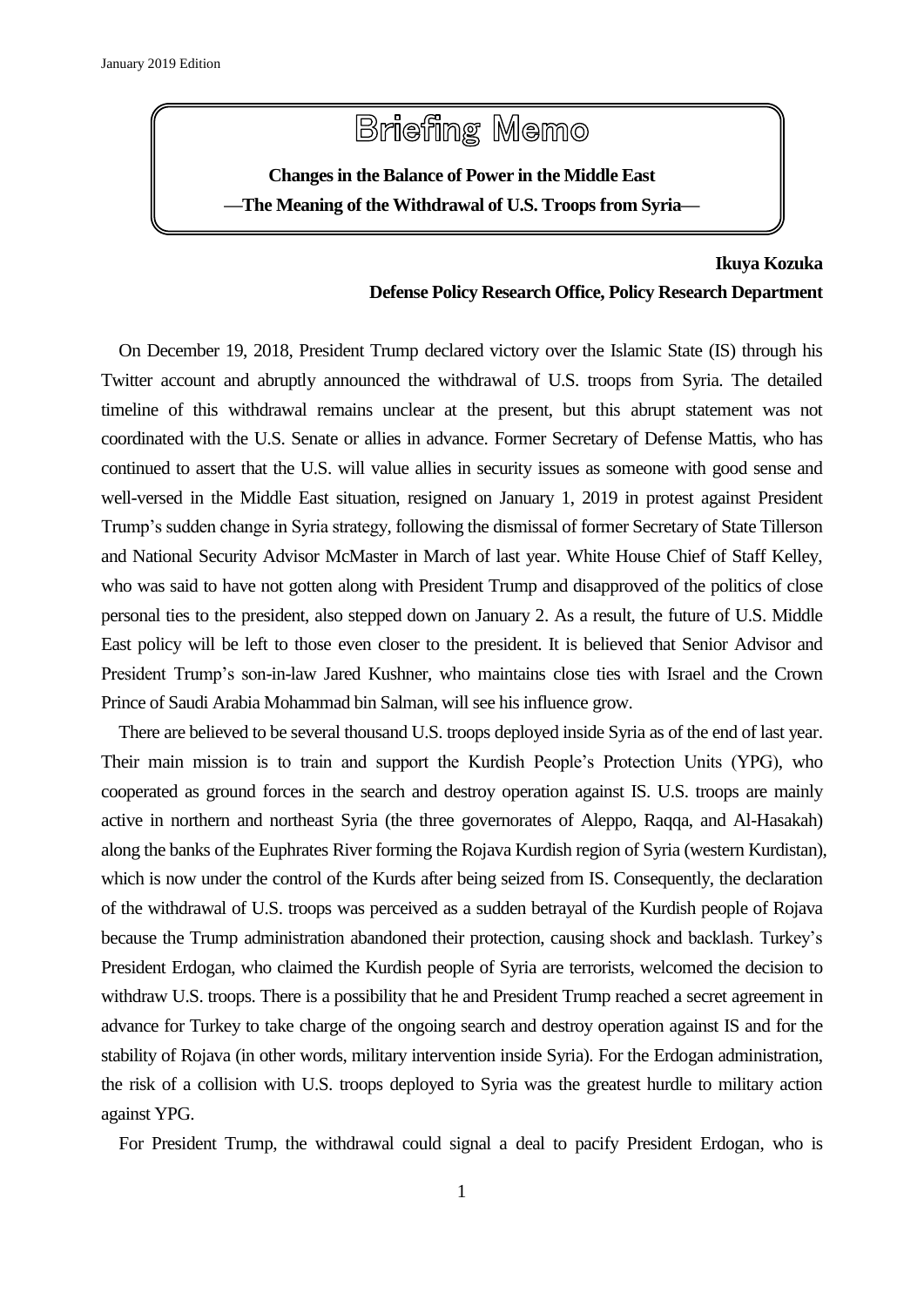tightening pressure in an attempt to drive a wedge in U.S.-Saudi relations by looking into the involvement of Saudi Crown Prince Mohammad in the murder of journalist Jamal Khashoggi, an anti-establishment Saudi national assassinated at the Saudi Arabian Consulate General in Istanbul last October. It is also believed the move was to quickly realize his own election promise of withdrawing U.S. troops from Syria to appease his base of support in the U.S. with a diplomatic victory.

Actually, U.S. troops stationed in Syria were active not just in Rojava. They have established a frontline base near the Tanf quarantine station (Homs Governorate) in the desert region of the southeast close to the border between Syria and Iraq. However, plans call for this base to be closed. This deployment of U.S. troops is intended to secure a strategic transportation hub for the principal border-crossing route from Iraq to Syria. Of course, it is a certainty this base also had the operational purpose for sweeping up IS which had easily traveled between both countries and expanded its control across Syria and Iraq, but it is also believed the base was intended to shut off a supply route from Tehran for the Islamic Revolutionary Guard Corps and its enlisted soldiers deployed simultaneously to Syria.

Since the withdrawal of U.S. troops from Iraq in December 2011, Iran's influence has expanded to Iraq's Shia administration and fighting against IS in Iraq, and today it is in the process of building a so-called "Shia corridor" stretching from the capital of Tehran to Iraq, Syria, southern Lebanon up to the Mediterranean Sea including the Golan Heights. This region is known as the "fertile crescent." The role of U.S. troops stationed in Syria can be viewed as twofold: for the search and destroy operation against IS and shutting off Iran's military support route to the Mediterranean Coast and Golan Heights through this Shia corridor. In other words, the presence of U.S. troops stationed in Syria can be viewed as contributing to the balance of power between Saudi Arabia, Israel, which strongly opposes Iran and are two major U.S. allies in the Middle East, and Iran, by directly preventing Iran's expansion of influence in the region with U.S. troops on the frontlines. Consequently, the resignation of former Secretary of Defense Mattis, who valued stable relationships with allies sharing America's interests, in protest of the Trump administration's arbitrary decision to withdraw from Syria, is likely complete affirmation of this strategy. Regarding this point, below, the author would like to add his explanation to the outlook for changes in the Middle East situation in the future, from the standpoint of a balance of power with enemy states through deterrence and relations with allies.

First, looking at the current strategic environment concerning the Syrian civil war, general deterrence, where there is concern of potential military action such that there is a threat of military force or no clear use of military action, has already collapsed, because the situation has already fallen into the situation where immediate deterrence, in which there are heightening military tensions over imminent military action by an enemy state, must be used to stop military conflict. Here, deterrence means deterring actions that change the current status quo disliked by an enemy state using the threat of physical force including military action. General deterrence and immediate deterrence are components of deterrence.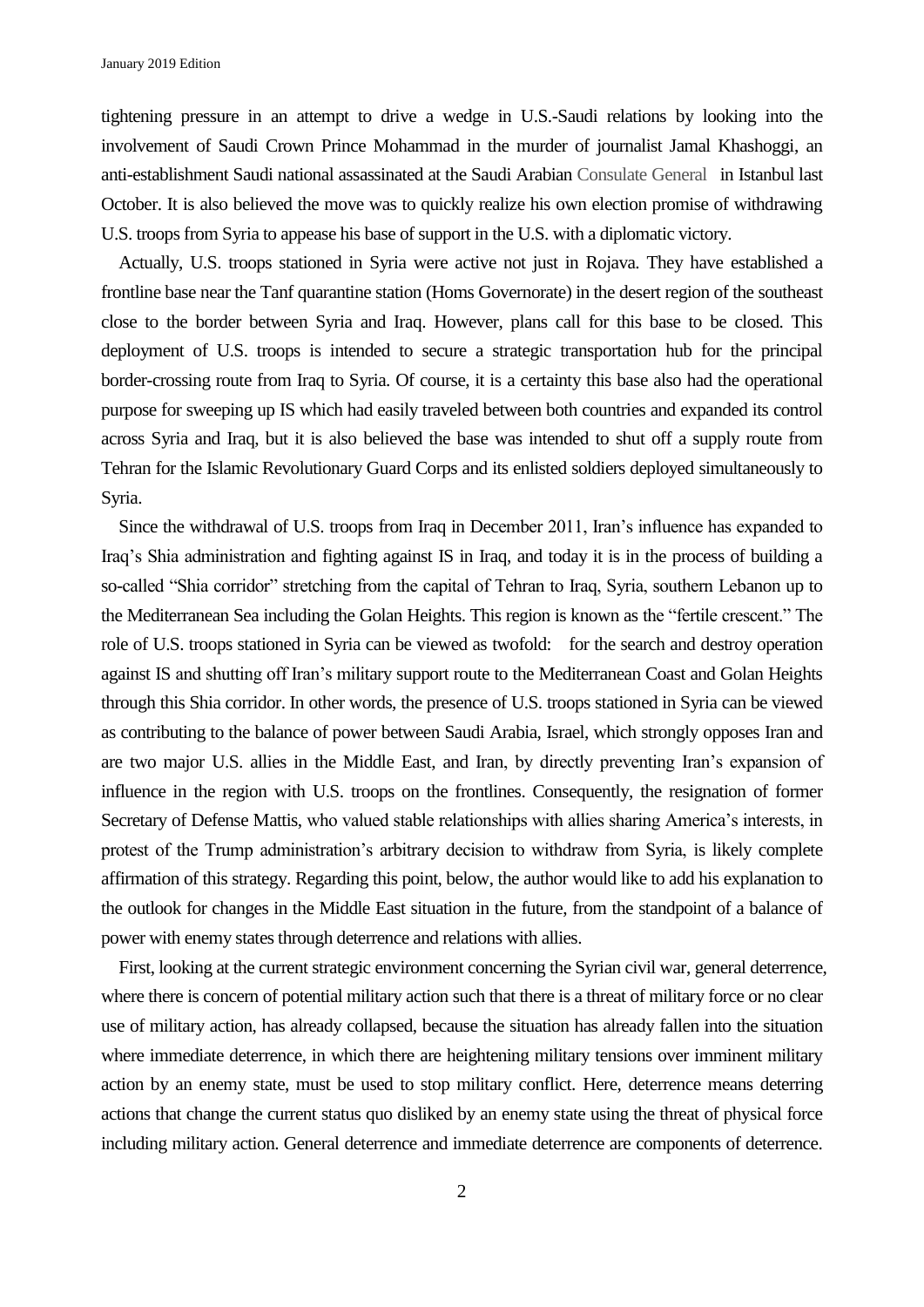Based on the dimension of another target country of threat separate from the strategic environment, deterrence can be broken down into direct deterrence, where the threat is directly combated, and expanded deterrence, where third countries such as allies become involved or they work together for deterrence (Huth, 1991, p. 17.).

Today, Israel, which occupies the Golan Heights, an important strategic location over the Syrian Civil War, likely recognizes the construction of Iranian military facilities by the Islamic Revolutionary Guard Corps on the outskirts of Damascus (for example, Damascus International Airport, etc.), the capital of Syria, near the Golan Heights, as an imminent threat. This is because if the Islamic Revolutionary Guard Corps can establish a weapons cache in Syria, Israel can easily foresee that weapons will be supplied to Shia-backed Hezbollah in Lebanon fighting against Israel as well as Hamas, the Islamic resistance force operating in Israel's occupied Gaza strip. Both groups have a history of attacking Israel with the military aid of the Islamic Revolutionary Guard Corps.

To combat this imminent threat, Israel has bombed Iranian facilities in Syria on several hundred occasions in the past. Israel's Prime Minister Netanyahu officially announced bombings targeting Iranian and Hezbollah facilities within the past 36 hours during a cabinet meeting on January 13, 2019 (Asahi Shimbun Digital; January 14, 2019). Consequently, looking at this situation, military conflict between Israel and Iran in Syria is already happening, indicating deterrence has failed and the crisis is escalating. If it can be determined that the expanded immediate deterrence provided by U.S. troops in Syria is no longer functioning, the withdrawal of U.S. troops from Syria carries with it certain justification from the interests of America, as President Trump asserts.

In this manner, generally speaking, based on the results of empirical research, the presence of a military alliance is effective for general deterrence toward stopping changes in the status quo by sending the signal of increased costs at the time of an attack by a potential enemy state, but in case of immediate deterrence in escalating international conflict, it is believed that an alliance will not necessarily be a successful deterrent. This is because, in the case of immediate deterrence where tensions are rising since there is already a military threat posed by the enemy state, there is a high probability that the leaders have already developed hawkish intent to use force in a contingency regardless of the presence of the other country's allies from the stage of provocations into general deterrence. Therefore, also considering the high audience costs in international politics, the selection effects will have an effect of stopping armed confrontations without concern of the presence of the other country's allies (Fearon, 2002, pp. 13-14).

In other words, the results of empirical research likely indicate that the expanded immediate deterrence provided to Israel and Saudi Arabia, who are currently U.S. allies in the Middle East, may not necessarily stop changes in the current status quo by enemy states such as Iran. In this case, the decision to withdraw U.S. troops from Syria announced by President Trump may be validated as an America First decision, where the expanded immediate deterrence of Iran's attack is not possible (the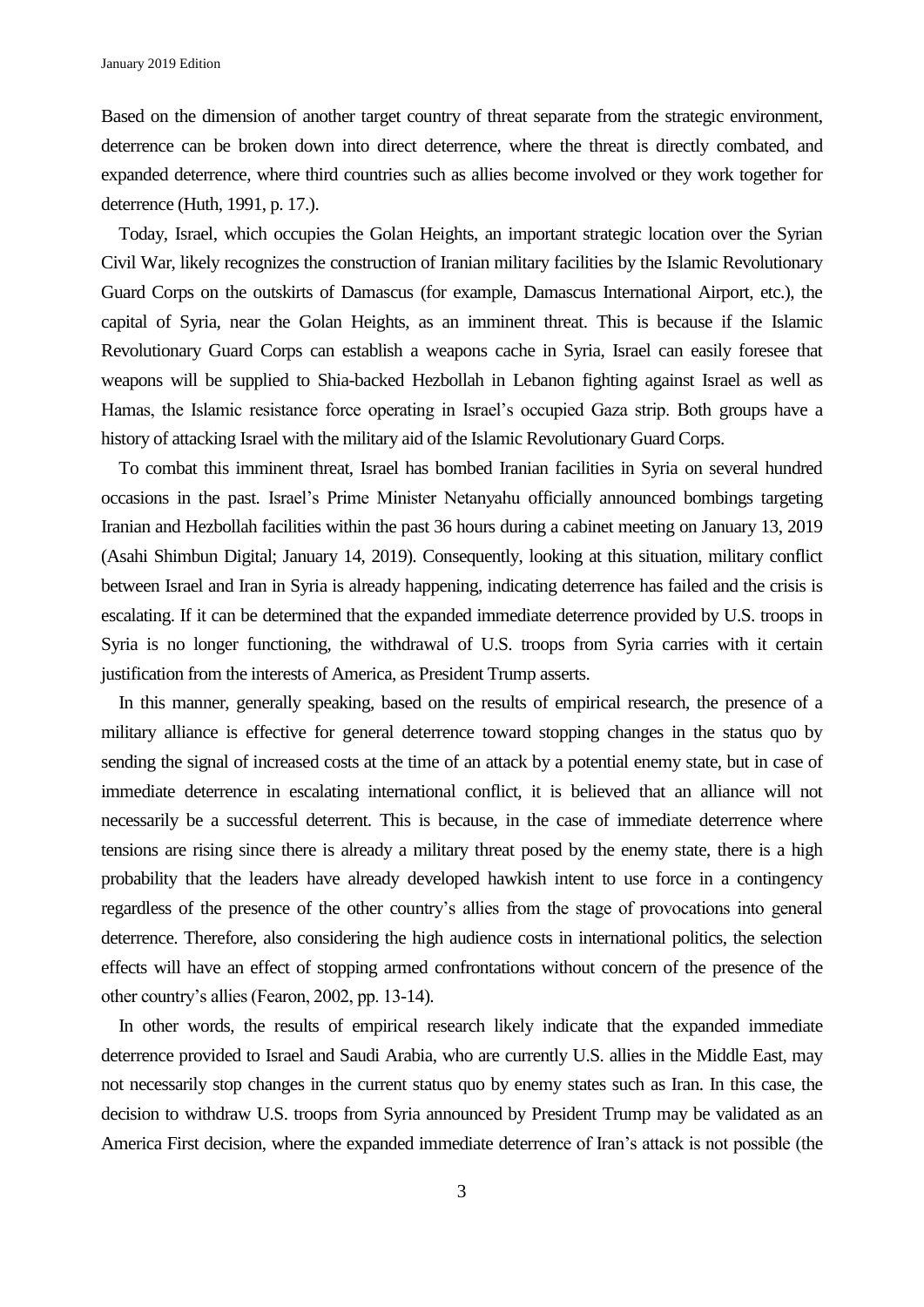January 2019 Edition

most assumed attack being the Islamic Revolutionary Guard Corps in Syria working with the Assad regime's military and Hezbollah to attack and attempt to occupy the Golan Heights [Syrian territory] occupied by Israel), making it reasonable to withdraw, even when abandoning allies and the Kurds.

However, let's look at an example where expanded deterrence failed—the Korean War, which began on June 25, 1950 when North Korea suddenly moved south across the 38th parallel into South Korea because the U.S. abruptly abandoned its responsibility for South Korea's defense citing the high costs (Noguchi, 2005; p.174). Commonsense suggests that since America's military power is now overwhelming, as long as U.S. troops are in the region, the military balance between U.S. allies and enemy states should favor the allies' side. If there is no problem in America's ability to intervene, as pointed out by Kazuhiko Noguchi, the dependent variable of the results of expanded deterrence is the credibility of America's commitment, even in situations of immediate deterrence such as that in Syria. Using the example of the Korean War, because the United States eliminated its credibility of commitment to South Korea's defense, this caused Kim Il-sung to order a military incursion into the south resulting in the failure of expanded deterrence. The determining factor for credibility of a campaign promise as an independent variable is without a doubt the presence of interests with allies, if not considering that America has adequate military power.

Regarding this point, in terms of endangered interests with America, the ally with the fear of being abandoned by America in the Middle East is not Israel, but rather Saudi Arabia. This is because Saudi Arabia is moving toward centralization of power and dictatorship by Crown Prince Mohammad under the strong support of King Salman, and as a result, there is always the risk of potential opposition between Saudi Arabia and the U.S. over human rights violations or democratization, as evidenced by growing criticism of Crown Prince Mohammad inside the U.S. following the Khashoggi assassination.

In addition, Saudi Arabia is an archetypical rentier state that relies excessively on the production and exports of crude oil from its wealth of proven reserves for national revenue. However, since breaking below the 100-US dollar-per-barrel mark in August 2014, crude oil prices have remained at low levels, constricting the financial resources of Saudi Arabia and causing its foreign currency reserves to decline. Now, the country is expected to post fiscal deficits until 2023. Amidst this, Saudi Arabia is spending between six and seven billion US dollars every month for its intervention in Yemen, which has continued since March 2015 (Muasher, 2018). Given this situation, the social promise of the rentier model, which involves eliminating dissatisfaction in political participation by distributing its wealth of oil revenue (rent) as subsidies to the people, is no longer viable. Saudi Arabia today requires urgent reforms politically, economically, and socially. The series of reforms lead by Crown Prince Mohammad focused on consolidation of authority since 2015 have been compelled out of this necessity.

However, recent political trends in Saudi Arabia suggest a move in the direction of dictatorship and rising public dissatisfaction similar to Venezuela known as the so-called "curse of resources," which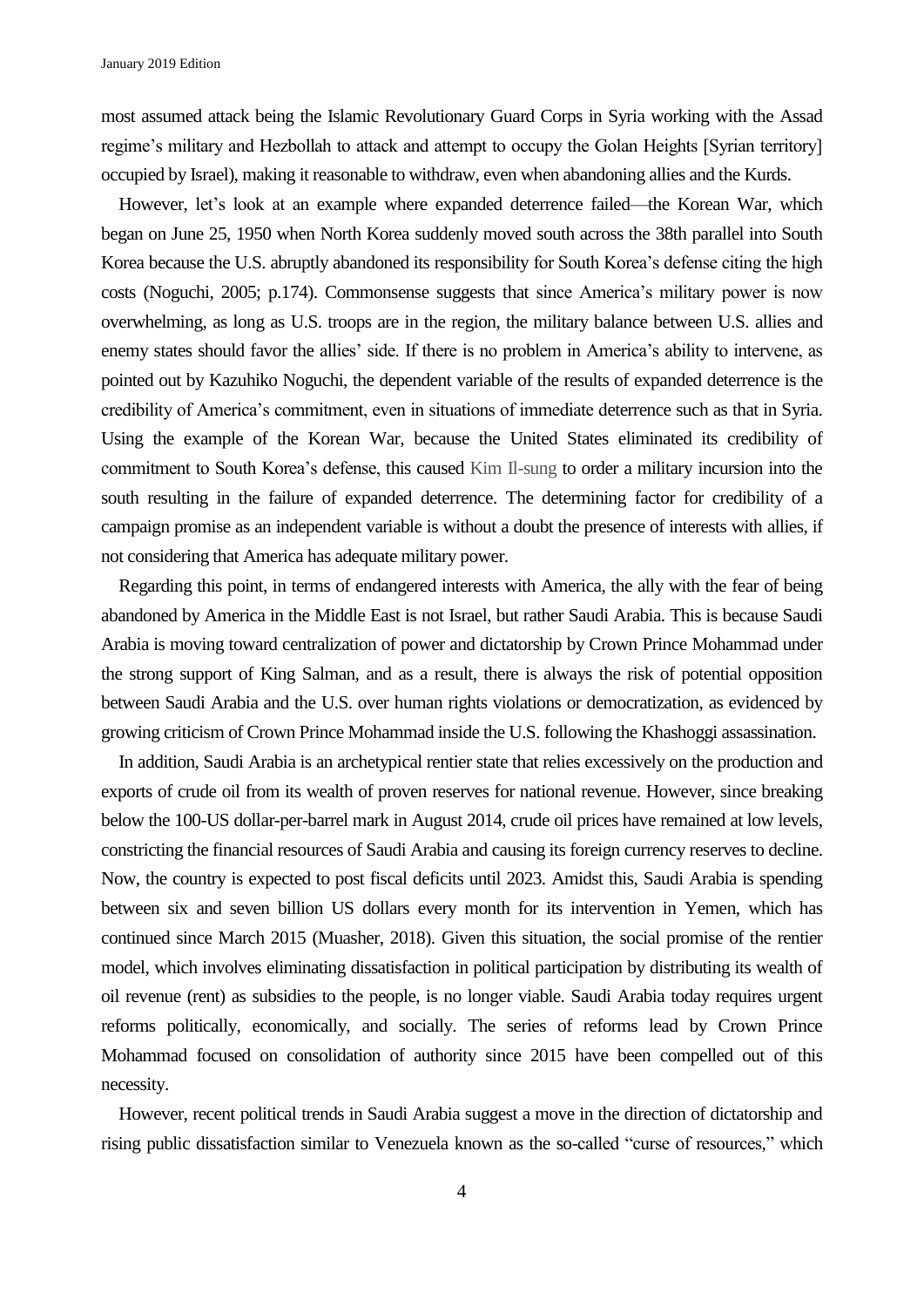deviates from the established theory that democratization does not take hold in rentier states because rent can be used to ease public dissatisfaction without the need for tax collection. The Trump administration has levied economic sanctions against the anti-American administration of Venezuela's President Nicolás Maduro, but if people's dissatisfaction explodes in Saudi Arabia in the future because of dictatorship and growing power of Crown Prince Mohammad, this could lead to a collapse in the rentier model similar to Venezuela and worsening relations with the U.S. Herein lies the author's concern over the Middle East situation.

The alliance relationship between Saudi Arabia and the U.S. has continued since February 1945 during World War II when President Franklin Roosevelt met with Saudi King Ibn. Saud aboard the U.S. cruiser USS Quincy in the Suez Canal. However, this relationship relied upon the common interest of America providing security guarantees in exchange for the stable supply of crude oil from Saudi Arabia. However, the U.S. today has experienced the shale revolution, becoming the second largest oil producing country after Russia (2018), with Saudi Arabia's output behind this by a small margin. Saudi Arabia's breakeven line for Saudi Arabia to eliminate its fiscal deficit is more than 85 to 87 US dollars per barrel; yet, crude oil futures are trending between 50 to 60 US dollars per barrel as of February 2019, even after Venezuela stopped supplying. This is a serious blow for Saudi Arabia. Since the breakeven line of shale production for America is exceeding 45 to 50 US dollars, President Trump has the room to apply pressure to block Saudi Arabia's output cuts. In other words, at present the Trump administration is not necessarily able to find common interests with Saudi Arabia politically and economically. The U.S. exit from the Middle East is no longer an unimaginable impossibility.

## **Referenced Sources and News Sites**

- 1. *BBC News*, Middle East, [<http://www.bbc.com/news/world/middle\\_east>](http://www.bbc.com/news/world/middle_east).
- 2. Marwan Muasher, "The Next Arab Uprising: The Collapse of Authoritarianism in the Middle East," *Foreign affairs* (Council on Foreign Relation), 97(6): pp. 113-124, November 2018, <https://www.foreignaffairs.com/articles/middle-east/2018-10-15/next-arab-uprising?cid=otr-no vdec2018\_issue\_release-101618>, accessed on January 31, 2019.
- 3. Paul K. Huth, *Extended deterrence and the prevention of war*, Yale University Press, Reprint, 1991.
- 4. James D. Fearon, "Selection Effects and Deterrence," *International Interactions*, 28: pp. 5–29, 2002,

<http://slantchev.ucsd.edu/courses/pdf/fearon-ii2002v28n1.pdf>, accessed on January 31, 2019.

5. Kazuhiko Noguchi, "Kakudai Yokushi Riron no Saikochiku—Shinpyosei to Rigaikankei no Kanten Kara— (Reestablishing the Theory of Expanded Deterrent—From the Perspectives of Credibility and Interests—)", *Journal of the Faculty of Liberal Arts*, Tokai University, pp.167-181, 2005.